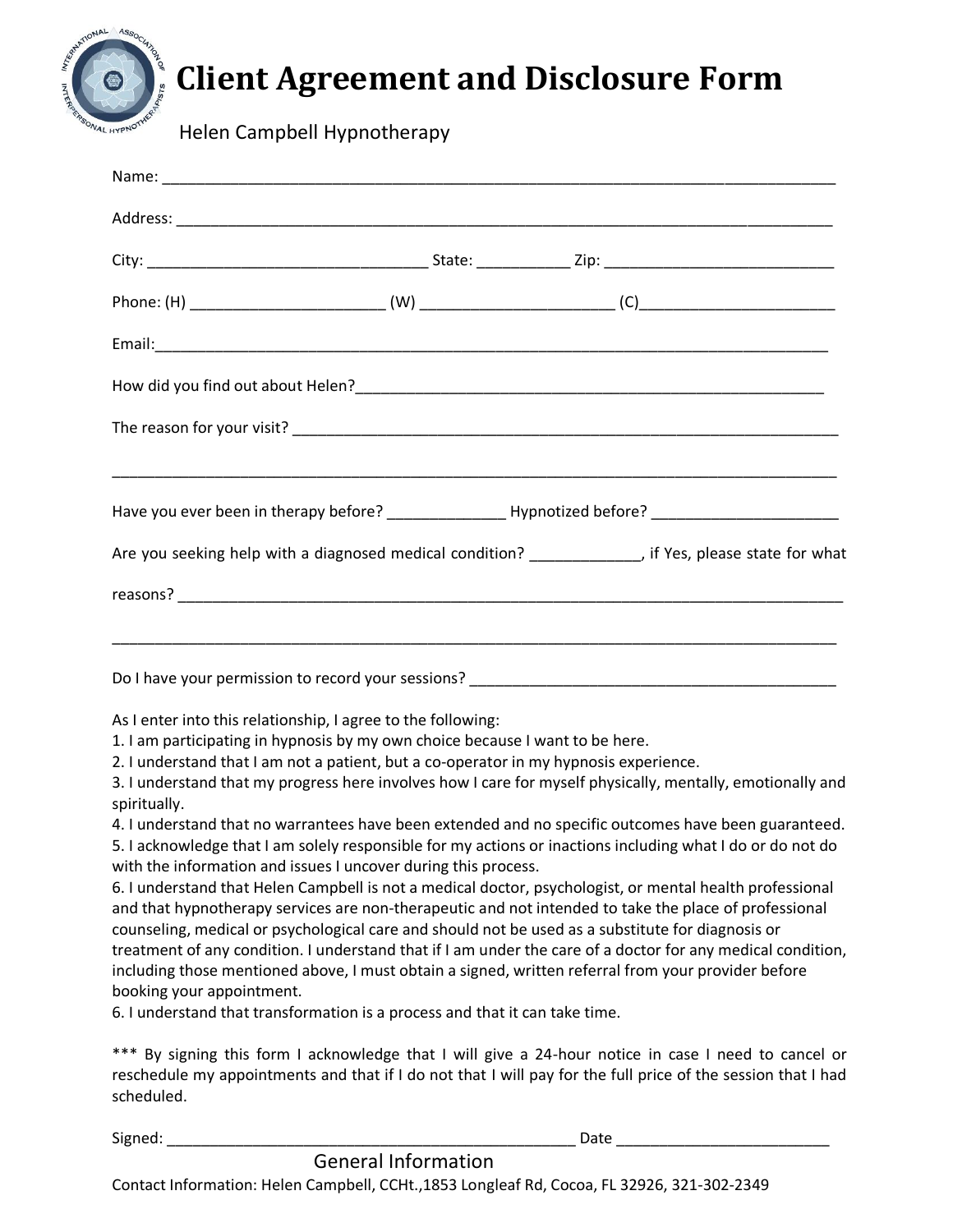

## **Client Agreement and Disclosure Form**

Education and Training: I was trained in hypnotism at the Institute of Interpersonal Hypnotherapy (formerly Florida Institute of Hypnotherapy), Tampa, FL a Florida Department of Education state licensed school. I do annual continuing education to maintain my training at a high level.

Notice: AS THE STATE OF FLORIDA HAS NOT ADOPTED EDUCATIONAL AND TRAINING STANDARDS FOR THE PRACTICE OF HYPNOTISM, THIS STATEMENT OF CREDENTIALS IS FOR INFORMATIONAL PURPOSES ONLY. Hypnotism is a self-regulating profession, and its practitioners are not licensed by state governments. I am not a physician nor a licensed health care provider and may not provide a medical diagnosis nor recommend discontinuance of medically prescribed treatments. If a client desires a diagnosis or any other type of treatment from a different practitioner, the client may seek such services at any time. In the event my services are terminated by a client, the client has a right to coordinated transfer to another practitioner. A client has a right to refuse hypnotism services at any time. A client has a right to be free of physical, verbal or sexual abuse. A client has a right to know the expected duration of sessions, and may assert any right without retaliation.

Redress: I practice in accordance with the IAIH Code of Ethics. If you have a complaint about my services or behavior that I cannot resolve for you personally, you may contact the IAIH at 2901 West Busch Boulevard, Suite #806, Tampa, FL 33618 (complaints must be in writing setting forth the basis of the claim). Other services than my own may be available to you in the community. You may locate such qualified providers through the IAIH. As my client you have the right to refuse any aspect of services, to completely terminate services at any time, or to choose another practitioner.

Fees: The charges for my services are as listed online . Sessions may run from 1 to 2 hours (except for quick anxiety relief session.) Fees are due at the time of each session in the form of cash, check, credit card, Venmo, and PayPal. I have a 24-hour cancellation policy; clients are charged for one session if they do not call to cancel or reschedule in accordance with this 24-hour notice. Hours paid in advance in the form of package deals are good for 6 months from their time of purchase. After 6 months of absence from hypnotherapy, these hours are forfeited. Packages are non-refundable.

Confidentiality: I will not release any information to anyone without a written authorization from you except as provided for by law. You have a right to be allowed access to my written record about you.

Insurance: I suggest you think of my services as something that you will pay for personally. That will both protect your privacy and help you value the work you are doing more. In general, most insurance companies do not cover hypnotic services, and I caution you not to expect them to do so.

My Approach: It is my goal to help you to achieve lasting results through the use of hypnosis, NLP, meditation and other related self-help modalities. Through the power of your own mind, I will assist you in reaching your goals in a way that you and I both agree to be in your best interest, and in a way that is in compliance with state and federal laws, as well as with the standards of the organizations to which I belong. I agree to use my experience to facilitate the changes as are mutually agreed to be in your best interest. I am professionally committed to helping you achieve your goals in a timely manner.

#### Limits of Hypnotherapist and Client

I am of legal age and understand I am entering into a cooperative relationship of my own free will. I accept that I am a willing participant in this cooperative relationship that will employ hypnotic